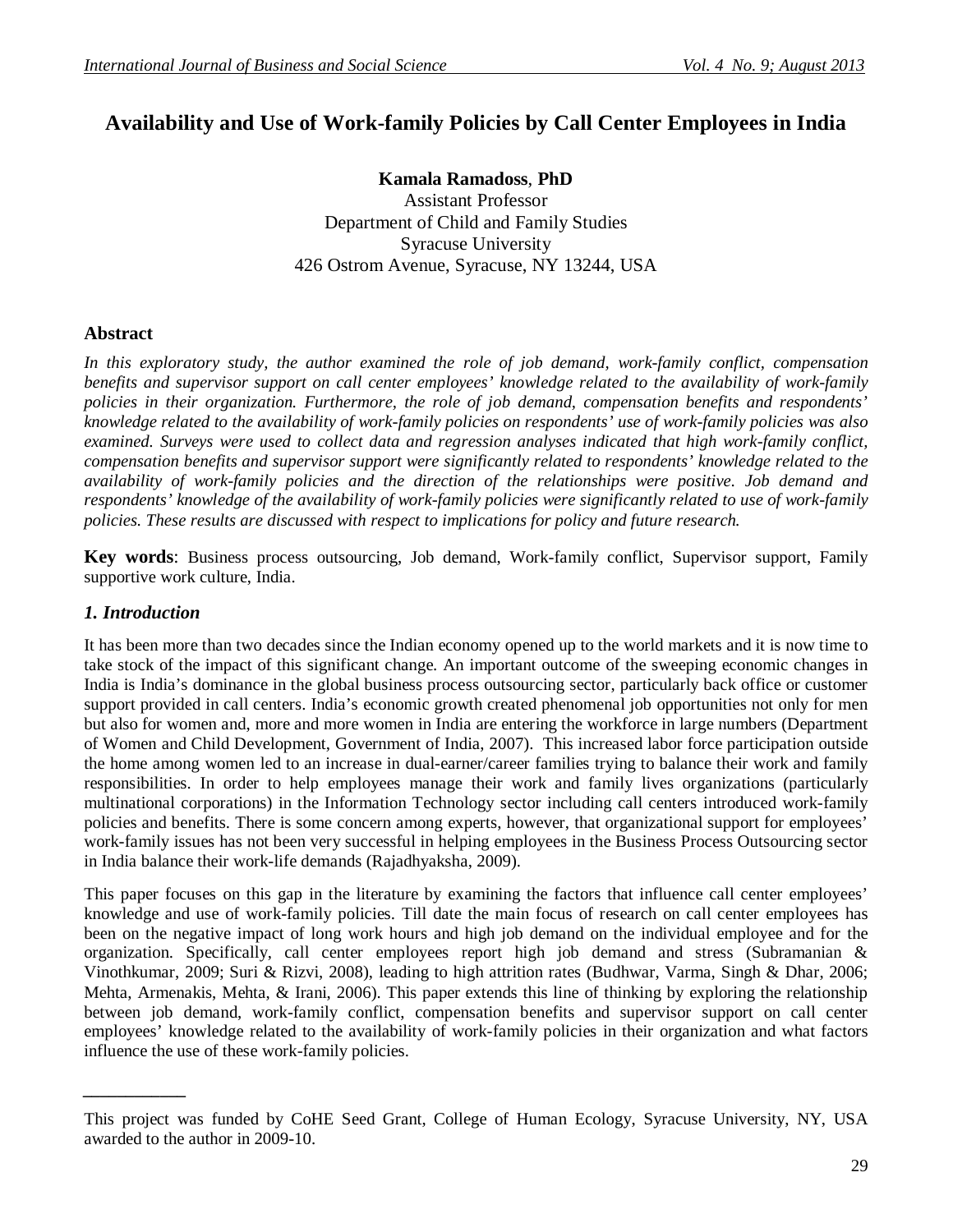# *2. Literature Review*

#### **2.1.1 Job demand**

Call center jobs are very demanding and highly regulated with daily and monthly targets that need to be met. Moreover, pay and benefits are linked to performance – employees' own performance and that of their team's. One such incentive is performance based incentive scheme. The parameters for calculation of performance-based monetary benefit are process performance, that is, speed, accuracy and productivity of each process. Also, when people in India work with clients in other countries such as US, UK, Germany they are engaged in a new kind of shift work; employees work evening and/or graveyard shift because of the time difference between India, US, UK and Europe (PricewaterhouseCoopers, 2005). In an exploratory study of call center employees, 79% reported that the call center job is a physically draining one, 76% reported that call center job affected their health in some way or other (Budhwar, Varma, Malhotra & Mukherjee 2009). Furthermore, Mehta, Armenakis, Mehta, and Irani (2006) in a qualitative study of HR managers reported that call center jobs are very stressful and this leads to high burnout and attrition.

# **2.1.2 Neo-institutional Theory**

Demographic and structural changes in the family and a changing economy have generated interest in work and family. In response to these changes, organizations adopted family-friendly policies (Glass & Estes, 1997; Perry-Smith & Blum, 2000). These family-friendly policies were designed to accommodate the needs of a diverse workforce (Allen, 2001). According to neo-institutional theory (DiMaggio & Powell, 1991), adopting familyfriendly policies has an economic value (recruiting and retaining talented labor), and is also a means to maintain legitimacy in a climate where incorporating family-friendly policies is normative. Employers, therefore, provide work-family policies to improve business efficiency (Carless & Wintle, 2007) and to promote gender equality in the workplace (Dreher, 2003).

*Hypothesis 1a: Job demand will be positively related to respondents' knowledge of work-family policies. Hypothesis 1b: Job demand will be positively related to respondents' use of work-family policies.*

#### **2.2. Work-family conflict**

Although India is the market leader in the global offshore business process outsourcing market, the call center industry in India is not without its challenges. A major issue is high employee turnover which is estimated to be about 15-25 percent (Budhwar, Varma, Singh & Dhar, 2006; Mehta, Armenakis, Mehta, & Irani, 2006). Anecdotal and exploratory research reports the reasons for the high attrition rate to be - assuming pseudoidentities, learning a foreign accent, high burnout due to the long work hours, shift work, a mis-match between work and social life, and lack of work-family balance for employees (Singh, 2005; Sushmul, 2005 as cited in Budhwar et al, 2006). With the increasing numbers of women entering the paid workforce in recent times, families are challenged with managing their work and family responsibilities. This is particularly true with employees working in call centers wherein people in India work with clients in other countries such as US, UK, Germany. This gives rise to a new kind of shift work; employees work evening and/or graveyard shift because of the time difference between India, US, UK and Europe (PricewaterhouseCoopers, 2005). In a study of 500 women employees in the Information Technology sector in India, Madhavi and Vimala (2011) reported that role stress was higher among employees with more work-family issues than employees with less work-family issues. In order to help employees manage their work and family lives organizations (particularly multinational corporations) in the Information Technology sector including call centers introduced work-family policies and benefits.

*Hypothesis 2: Work-family conflict will be positively related to respondents' knowledge of work-family policies.*

# **2.3 Organizational support theory**

Organizational support theory postulates that employees trade effort and dedication to their organization for incentives such as pay, fringe benefits, esteem, approval and caring (Shanock & Eisenberger, 2006). Although family-friendly policies are not new in India [for example, policies such as the Maternity Benefits Act (1961), Equal Remunerations Act (1971) and anti-sexual discrimination policies (1869; 1997) have been well established prior to the phenomenal growth of the IT sector in India], adopting policies such as job sharing, flex-time, telecommuting, counseling, gym and other wellness programs to name a few were first introduced by multinational corporations in the IT sector in India (Rajadhyaksha, 2009).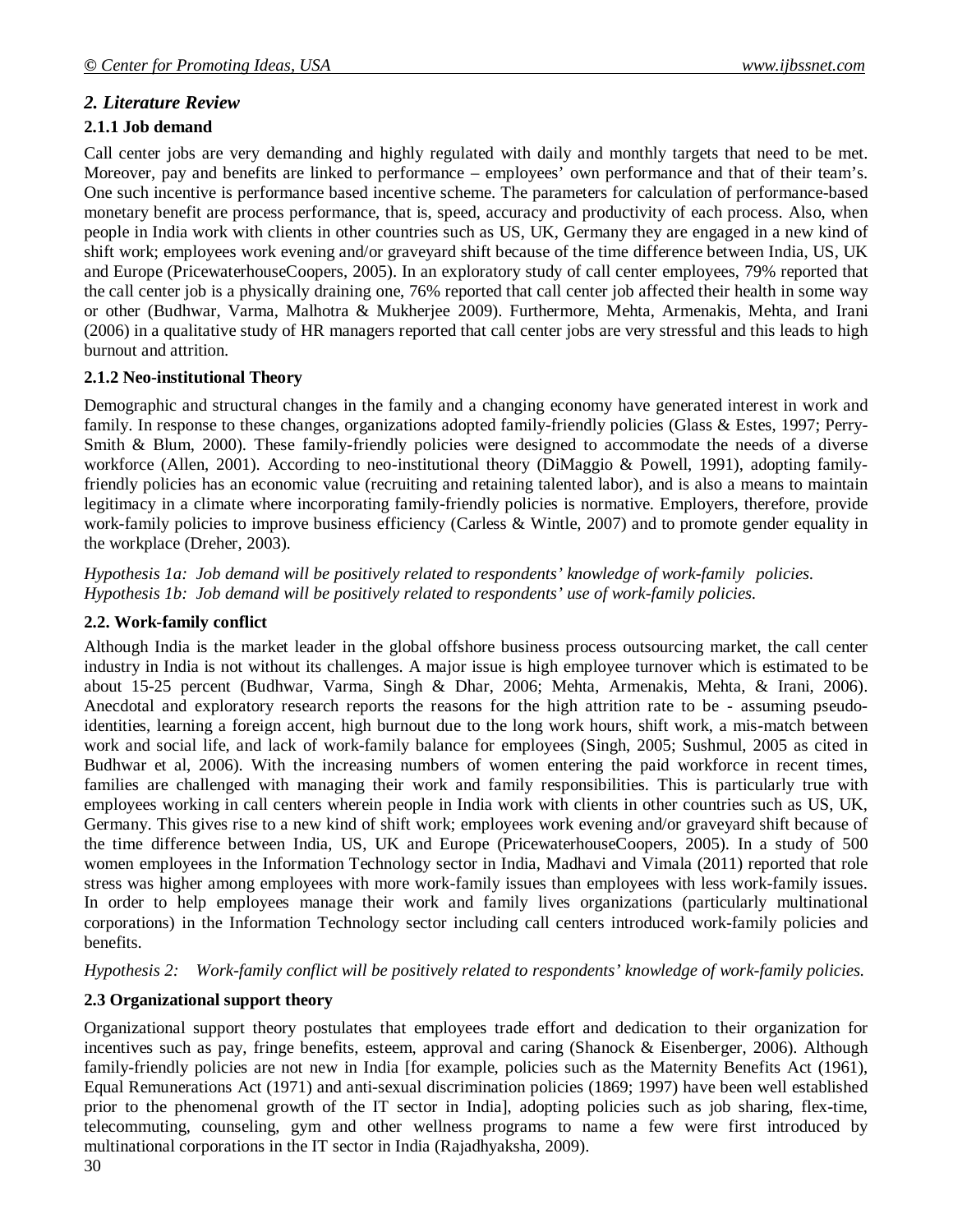Although the goal of introducing these work-family policies was to reduce job stress and promote gender equality (Komaraju, 1997) thereby controlling somewhat for high attrition rates as these incentives were linked to employee loyalty, still it was the "bottom line" that was the driving force behind these policy initiatives. It is hypothesized that,

*Hypothesis 3a: Compensation benefits will be positively related to respondents' knowledge of work-family policies.*

*Hypothesis 3b: Compensation benefits will be positively related to respondents' use of work-family policies.*

#### **2.4 Supervisor Support**

Evidence from the research literature suggests that adoption of formal family-friendly policies at the organizational level does not necessarily equate to corresponding practices unless they are accompanied by a change in organizational norms and values regarding the appropriate interaction between work and family life (Allen, 2001; Kossek, 2005). For example, individuals who take advantage of family-friendly policies may face negative judgments regarding their lack of commitment to the organization (Allen, Russell, Poteet & Dobbins, 1999; Blair-Loy & Wharton, 2002). Also, compared to other benefits such as health insurance or medical benefits, family-friendly benefits such as flexibility with respect to work hours, schedules and timing fall into the ambiguous category (Osterman, 1995). When organizational policies are ambiguous, intra-organizational interests shape policy usage. This implies that policy usage may vary across the organization and be constructed locally by supervisors (Blair-Loy & Wharton, 2002). Supervisors may provide support either by the by the presence of supportive behaviors (eg., provide information, instrumental aid, mentoring) or by the absence of non-supportive behaviors (eg., prevent use of family friendly programs and benefits by employees or favor employees that do not use these programs). It is therefore hypothesized that:

*Hypothesis 4a: Supervisor support for family-related issues will be positively related to respondents' knowledge of work-family policies.*

*Hypothesis 4b: Supervisor support for family-related issues will be positively related to respondents' use of workfamily policies.*

#### *3. Methodology*

#### **3.1 Sample and Procedure**

Data for this study come from a larger study of employees engaged in the Information Technology enabled Services in India and included both IT professionals who were predominantly software engineers and call center employees. Data was collected from 774 respondents from 54 organizations from three cities in western India and one city in south India. Of these, 377 (from 38 organizations) self-identified as call center employees; data for the current analyses come from the surveys of call center employees only. Human resources managers of various ITeS centers in south and western India were contacted and permission to recruit participants was obtained. Due to heightened security in these centers, the investigator was allowed access to the reception area and cafeteria. Research participants were recruited from the cafeteria when they were there for their break periods. Snowball technique was also used to recruit participants for the study. Participants had the option to fill-in the survey using either electronic format or paper-pencil format.

A majority of the sample of employees surveyed in the call centers were predominantly male (76.7 %); eighty percent of the respondents reported as being single, 18% reported as being married and 2% included divorced, separated and widowed. Twenty-one percent of the sample reported as living in extended family and 79% of the respondents reported as living in nuclear family, that is, living with parents and siblings if one was single and living with spouse and/or children if one was married. This was a relatively young sample; the mean age of the respondents was 24.20 years. These findings are similar to those reported in the literature (Budhwar, Varma, Malhotra, & Mukherjee, 2009; Mehta, Armenakis, Mehta, & Irani, 2006; Poster & Prasad, 2005) wherein employees in call centers and Business Process Outsourcing sector in India tend to be relatively young in age. Total work experience reported was 2.42 years on average and tenure on the current job was 1.5 years on average. Employees were primarily engaged in customer care and customer services and worked in organizations that were both captive units and third-party service providers. The average take home pay reported by the respondents was Rs. 7930.59 (approximately \$140.00) per month.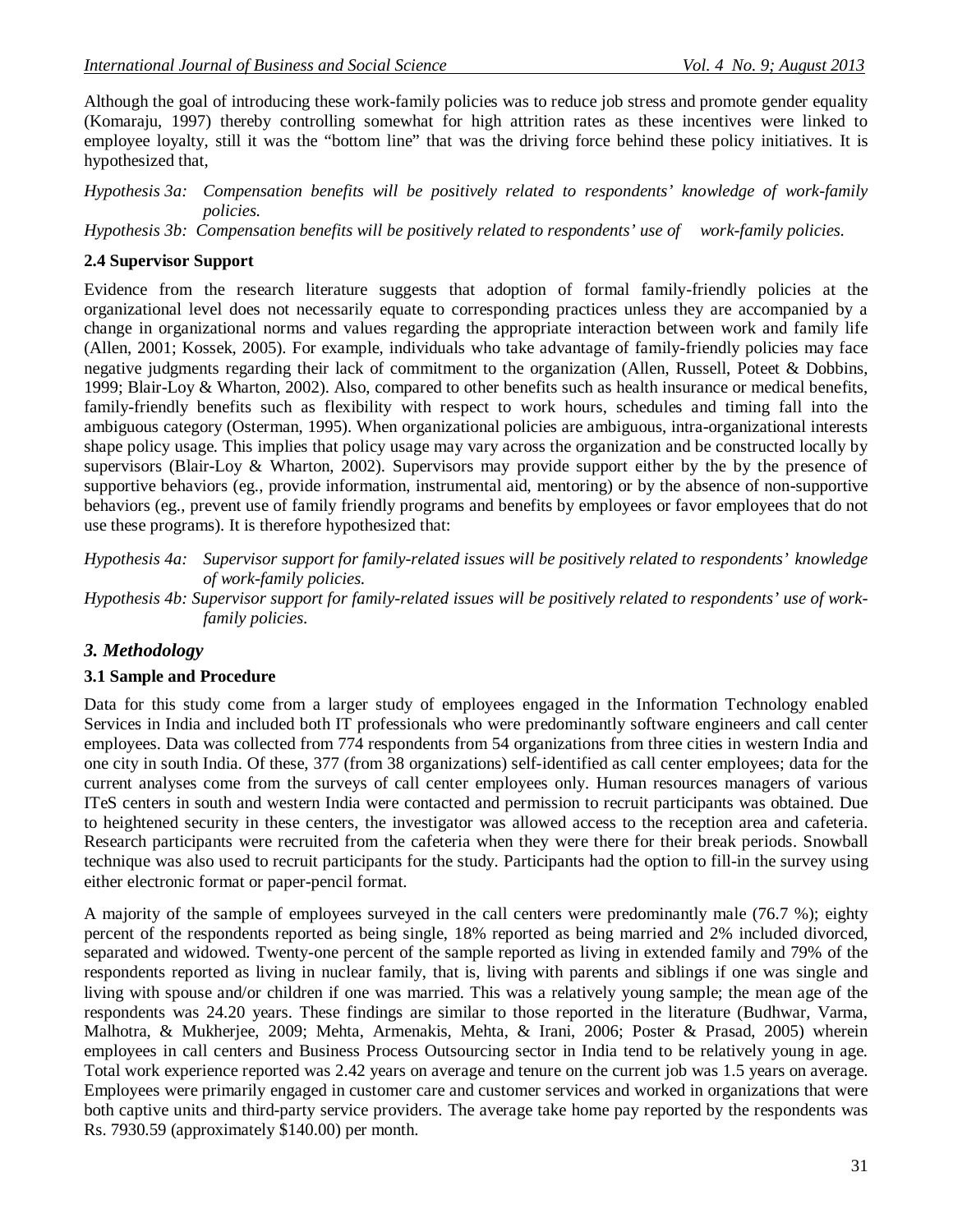# **3.2 Measures**

The scales to measure participants' knowledge on the availability of work-family policies and benefits as also the usage of work-family policies and benefits by the respondents were from the National survey of dual earner couples in the sandwiched generation (1999 as cited in Colton, 2004). The measure for job demand included items drawn from Fenwick & Olsen's (1986) scale and Karasek's (Karasek & Theorell, 1990) skill discretion scale. These items related to the degree to which a worker has to work hard, challenges in job about learning new skills, etc. Factor analysis was done and a single factor was extracted using the criteria of eigenvalue greater than 1.00. Bartlett's test of sphericity was significant  $(p < 0.01)$  and all factor loadings were above 0.30. Items related to compensation benefits included on-the-job training, pay, fringe benefits and job security and was measured using a 5-point Likert-type scale. The measures for work-family conflict and supervisor support included items from the National Study of the Changing Workforce (Family and Work Institute, 2002).

# **3.3. Method of Analysis**

Correlations were computed to explore the strength of the relationship among the study variables. Furthermore, hierarchical regression analysis was done to test the two hypotheses – the effect of job demand, work-family conflict, compensation benefits and supervisor support on the availability of work-family policies and benefits as also to test the effect of job demand, compensation benefits and work-family policy availability on usage of workfamily policies and benefits.

# *4. Results*

#### **4.1 Means, Standard Deviations, Reliabilities and Correlations of the Study Variables**

Descriptive statistics such as the means, standard deviations, reliabilities and correlations of the variables included in the study are reported in table 1.

| Variables                          |          | 2        | 3       | 4       | 5       | 6     |
|------------------------------------|----------|----------|---------|---------|---------|-------|
| 1. Work-family policy availability |          |          |         |         |         |       |
| 2. Work-family policy usage        | $.66**$  |          |         |         |         |       |
| 3. Job demand                      | $.13*$   | $.14**$  |         |         |         |       |
| 4. Work-family conflict            | $.19**$  | .07      | $-.07$  |         |         |       |
| 5. Compensation benefits           | $.23**$  | $.11*$   | $.30**$ | $.18**$ | ۰       |       |
| 6. Supervisor support              | $.22**$  | .10      | $.31**$ | .06     | $.31**$ |       |
| M                                  | 5.15     | 2.47     | 3.60    | 2.06    | 3.10    | 3.23  |
| S. D.                              | 3.51     | 2.64     | .88     | .83     | .75     | .69   |
| Range                              | $1 - 12$ | $1 - 12$ | $1-5$   | $1-5$   | $1-5$   | $1-5$ |
| $\alpha$                           | .85      | .75      | .69     | .80     | .67     | .84   |

Note. \* *p* < .05. \*\* *p* < .01.

As seen in table 1, on average, employees working in call centers in India reported moderately high job demand (mean = 3.60, standard deviation = 0.88), supervisor support (mean = 3.23, standard deviation = 0.69), followed by compensation benefits (mean  $= 3.10$ , standard deviation  $= 0.75$ ), work-family conflict (mean  $= 2.06$ , standard deviation  $= 0.83$ ), participants' knowledge on the availability of work-family policies and benefits (mean  $= 5.15$ , standard deviation = 3.51), and usage of work-family policies and benefits by the respondents (mean = 2.47, standard deviation  $= 2.64$ ). The reliability coefficients of the variables included in the study ranged from 0.67 to 0.85 which meets the minimum acceptable criterion of 0.60 for exploratory research as recommended by Hair et al (2006). Also, nine out of fifteen correlations between the variables included in the study were found to be significant ( $p < 0.01$ ), two were found to be significant ( $p < 0.05$ ) and four had no significant correlations. There was a high correlation between respondents' knowledge on the availability of work-family policies and benefits and respondents' use of work-family policies and benefits  $(r = .66, p < 0.01)$  and so they were tested for multicollinearity. As the tolerance value was in the acceptable range (O' Brien, 2007), they were both included in the model.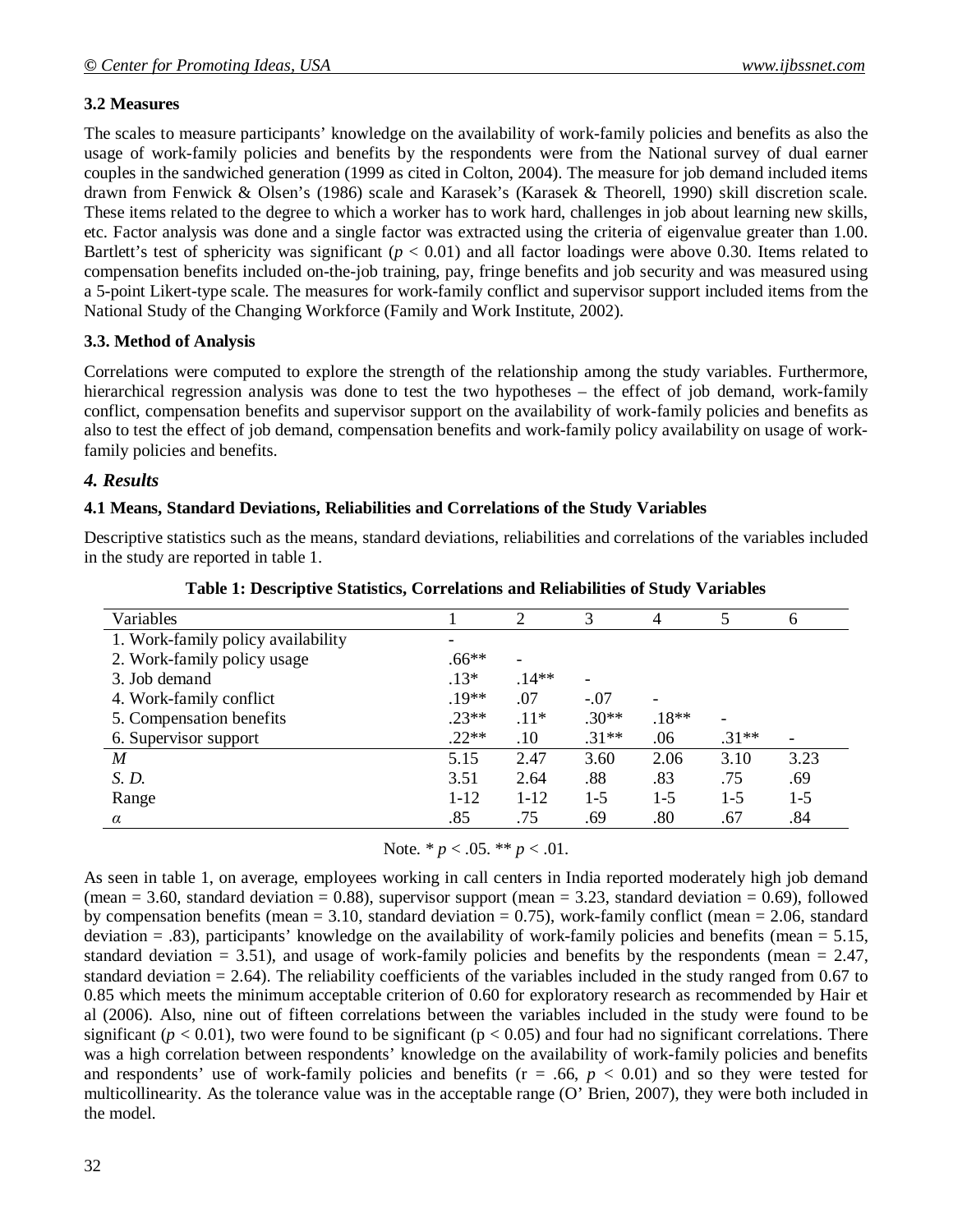#### **4.2 Regression results**

Results of the hierarchical regression with the outcome variable respondents' knowledge on the availability of work-family policies and benefits are reported in table 2. In the first step, job demand and work-family conflict were entered into the model. There was a significant relationship between job demand and respondents' knowledge on the availability of work-family policies and benefits (Estimate = .58,  $SE = .20$ ,  $p < .01$ ) and the direction of the relationship was positive. Hypothesis 1a was supported. Work-family conflict was significantly related to respondents' knowledge on the availability of work-family policies and benefits (Estimate = .86, *SE* = .21,  $p < .01$ ) and the direction of the relationship was positive. Hypothesis 2 was supported.  $R^2$  change = 0.05 and *F* change = 11.62,  $p < 0.01$  for step 1.

| Variables             | Model 1  |      | Model 2  |      |
|-----------------------|----------|------|----------|------|
|                       |          | SE B |          | SE B |
| Job demand            | $.58**$  | .20  | .21      | .21  |
| Work-family conflict  | $.86**$  | .21  | $.69**$  | .21  |
| Compensation benefits |          |      | $.66**$  | .26  |
| Supervisor support    |          |      | $.78**$  | .27  |
|                       | .05      |      | .11      |      |
| F for change in $R^2$ | $1.62**$ |      | $9.57**$ |      |

| Table 2: Variables Predicting Availability of Work-family Policies and Benefits ( $N = 377$ ) |  |  |
|-----------------------------------------------------------------------------------------------|--|--|
|-----------------------------------------------------------------------------------------------|--|--|

Note. \*\* *p* < .01.

In the next step the variables compensation benefits and supervisor support were included into the model. Once these two variables were introduced into the model, job demand was no longer significantly related to variable respondents' knowledge on the availability of work-family policies and benefits (Estimate = .21, *SE* = .21) while work-family conflict continued to be significantly related to respondents' knowledge on the availability of workfamily policies and benefits (Estimate = .69,  $SE = .21$ ,  $p < .01$ ). There was a significant relationship between compensation benefits and respondents' knowledge on the availability of work-family policies and benefits (Estimate = .66, *SE* = .26). The relationship was in the hypothesized direction and hypothesis 3 was supported. There was a significant relationship between supervisor support and respondents' knowledge on the availability of work-family policies and benefits (Estimate = .78,  $SE = .27$ ,  $p < .01$ ) and the direction of the relationship was positive. Hypothesis 4a was supported.  $R^2$  change = 0.11 and *F* change = 9.57, p < 0.01 for step 2. The overall model predicted 11% of the variance in respondents' knowledge on the availability of work-family policies and benefits  $(R^2 = .11)$  as reported by employees working in call centers in India.

Results of the hierarchical regression with the outcome variable respondents' use of work-family policies and benefits are reported in table 3. In the first step, job demand and compensation benefits were entered into the model. There was a significant relationship between job demands and respondents' use of work-family policies and benefits (Estimate = .38,  $SE = .18$ ,  $p < .05$ ) and the direction of the relationship was positive. Hypothesis 1b was supported. There was no significant relationship between compensation benefits and respondents' use of work-family policies and benefits (Estimate  $= .33$ ,  $SE = .22$ ) and the direction of the relationship was positive; hypothesis 3b was not supported.  $R^2$  change = 0.02 and *F* change = 4.61, p < 0.01 for step 1.

| Variables                       | Model 1  |      | Model 2  |      |
|---------------------------------|----------|------|----------|------|
|                                 |          | SE B |          | SEB  |
| Job demand                      | $.38*$   | .18  |          | . 14 |
| Compensation benefits           | .33      | .22  | $-.23$   | .17  |
| Work-family policy availability |          |      | $57**$   | .03  |
|                                 | .02      |      | .44      |      |
| F for change in $R^2$           | $4.61**$ |      | 279.37** |      |
|                                 |          |      |          |      |

**Table 3: Variables Predicting Usage of Work-family Policies and Benefits (***N = 377***)**

Note. † < .10. *\* p* < .05. *\*\* p* < .01.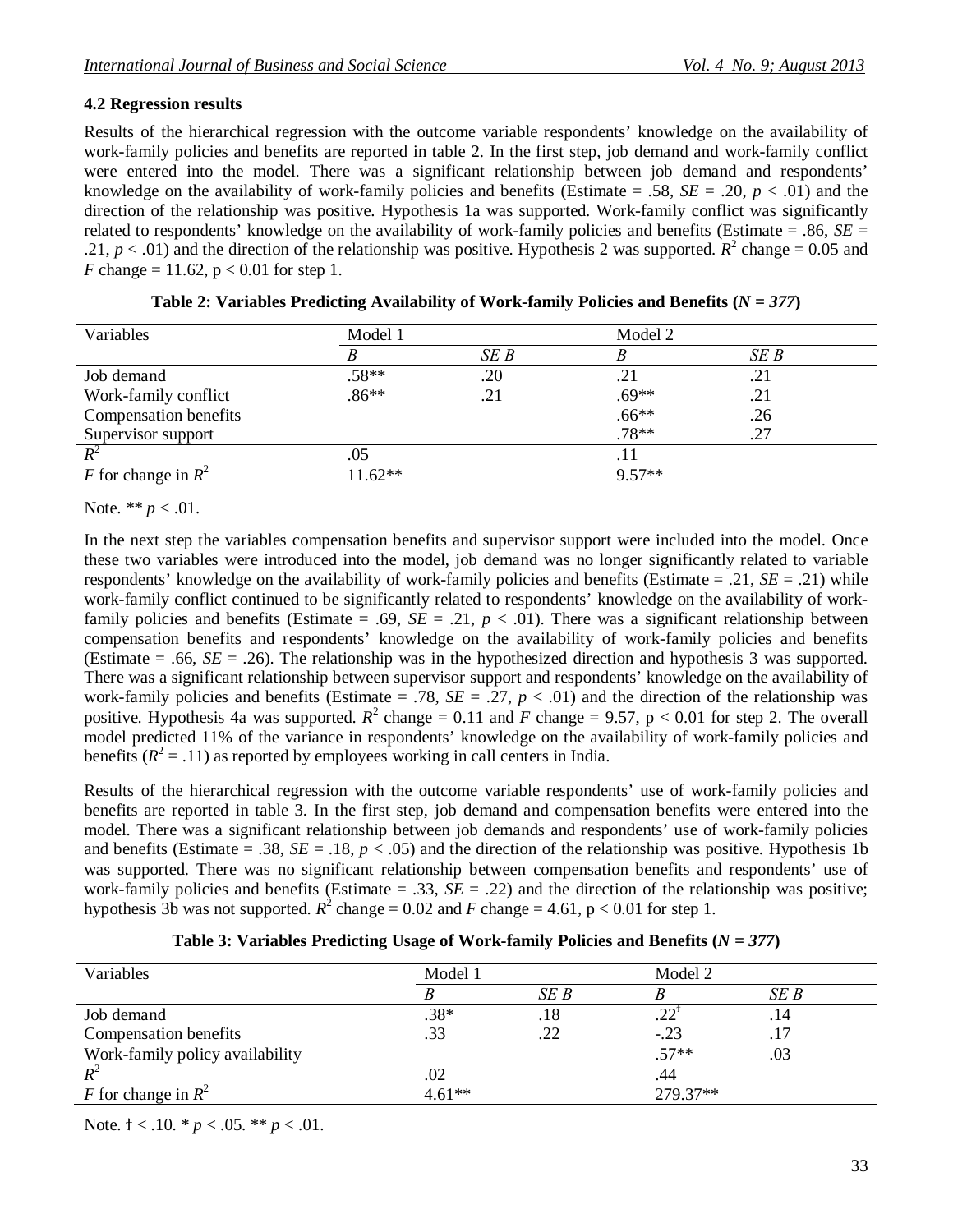In the next step respondents' use of work-family policies and benefits was included into the model. Once this variable was introduced into the model, there was only a trace level of significance between job demand and respondents' use of work-family policies and benefits (Estimate  $= .22$ ,  $SE = .14$ ,  $p < .10$ ). Compensation benefits continued to be not significant (Estimate  $=$  -.23, *SE*  $=$  .17). However, the there was a change in the direction of relationship; compensation benefits was negatively related to respondents' use of work-family policies and benefits. There was a significant relationship between respondents' knowledge on the availability of work-family policies and benefits and respondents' use of work-family policies and benefits (Estimate = .57, *SE* = .03, *p* < .01). The relationship was in the hypothesized direction and hypothesis 4b was supported.  $R^2$  change = 0.44 and *F* change  $= 279.37$ ,  $p < 0.01$  for step 2. The overall model predicted 44% of the variance in respondents' use of work-family policies and benefits  $(R^2 = .44)$  as reported by employees working in call centers in India.

#### *5. Discussion, Implications and Limitations*

India has emerged as a global leader in the offshore business process outsourcing industry with call centers mushrooming in different parts of the country due to strong state support that has resulted in liberalizing the economy and modernizing technical infrastructure. An enormous supply of English speaking workforce has only added to its value as a preferred destination for call center work (Budhwar, Varma, Singh & Dhar, 2006). A perusal of the research literature shows that call center employees report high job demand and stress (Subramanian & Vinothkumar, 2009; Suri & Rizvi, 2008), leading to high attrition rates (Budhwar, Varma, Singh & Dhar, 2006; Mehta, Armenakis, Mehta, & Irani, 2006). This paper extends previous research by exploring the relationship between job demand, work-family conflict, compensation benefits and supervisor support on call center employees' knowledge related to the availability of work-family policies in their organization and what factors influence the use of these work-family policies.

Regression analysis revealed that initially job demand was significantly associated with respondents' knowledge of work-family policies and the direction of the relationship was positive. Work-family conflict was significantly related to respondents' knowledge of work-family policies and the direction of the relationship was positive. In order to help employees manage their work and family lives organizations (particularly multinational corporations) in the Information Technology sector including call centers introduced work-family policies and benefits (Rajadhyaksha, 2009). When job demands are high and employees experience high work-to-family conflict then their knowledge of the availability of work-family policies is higher as they need to figure out a way to balance their work and family responsibilities. But when compensation benefits and supervisor support were entered into the model job demand was no longer significantly related to respondents' knowledge of work-family policies. Although jobs in call centers are very demanding with daily and monthly targets that need to be met, pay and benefits are linked to performance – employees' own performance and that of their team's (Budhwar, Varma, Malhotra, & Mukherjee, 2009; PricewaterhouseCoopers, 2005). When supervisors are supportive of their subordinates, then employees try to find out about the various ways by which they can manage both their work and family responsibilities such as flex-time, shift work, job sharing etc without sacrificing on their compensation benefits.

In the Information Technology enabled Sector in India which includes call centers, organizations provide a wide range of work-life policies and benefits (Uma Devi, 2002). But adoption of family-friendly policies at the organizational level alone does not necessarily equate to corresponding practices (Allen, 2001; Kossek, 2005). Hopkins (2005) observed that frontline supervisors have direct influence on subordinates' workload and workrelated stressors, which has an impact on the extent to which a subordinate's work role interferes with his/her family role(s). Moreover, Blair-Loy and Wharton (2002) reported that employees availed of family-friendly benefits only when they perceived their supervisors to be supportive. There is research evidence that stress can be alleviated by both support and one's own coping to stress (Subramanian & Vinothkumar, 2009; Suri & Rizvi, 2008). From the overall model it is seen that work-family conflict, compensation benefit and supervisor support predicted 11% of the variance in respondents' knowledge of the availability work-family policies in their organization.

With respect to respondents' use of work-family policies, there was only a trace level of significance between job demand and respondents' use of work-family policies and benefits but there was a significant effect of respondents' knowledge of work-family policies on respondents' use of work-family policies; however there was no significant relationship between compensation benefits and respondents' use of work-family policies.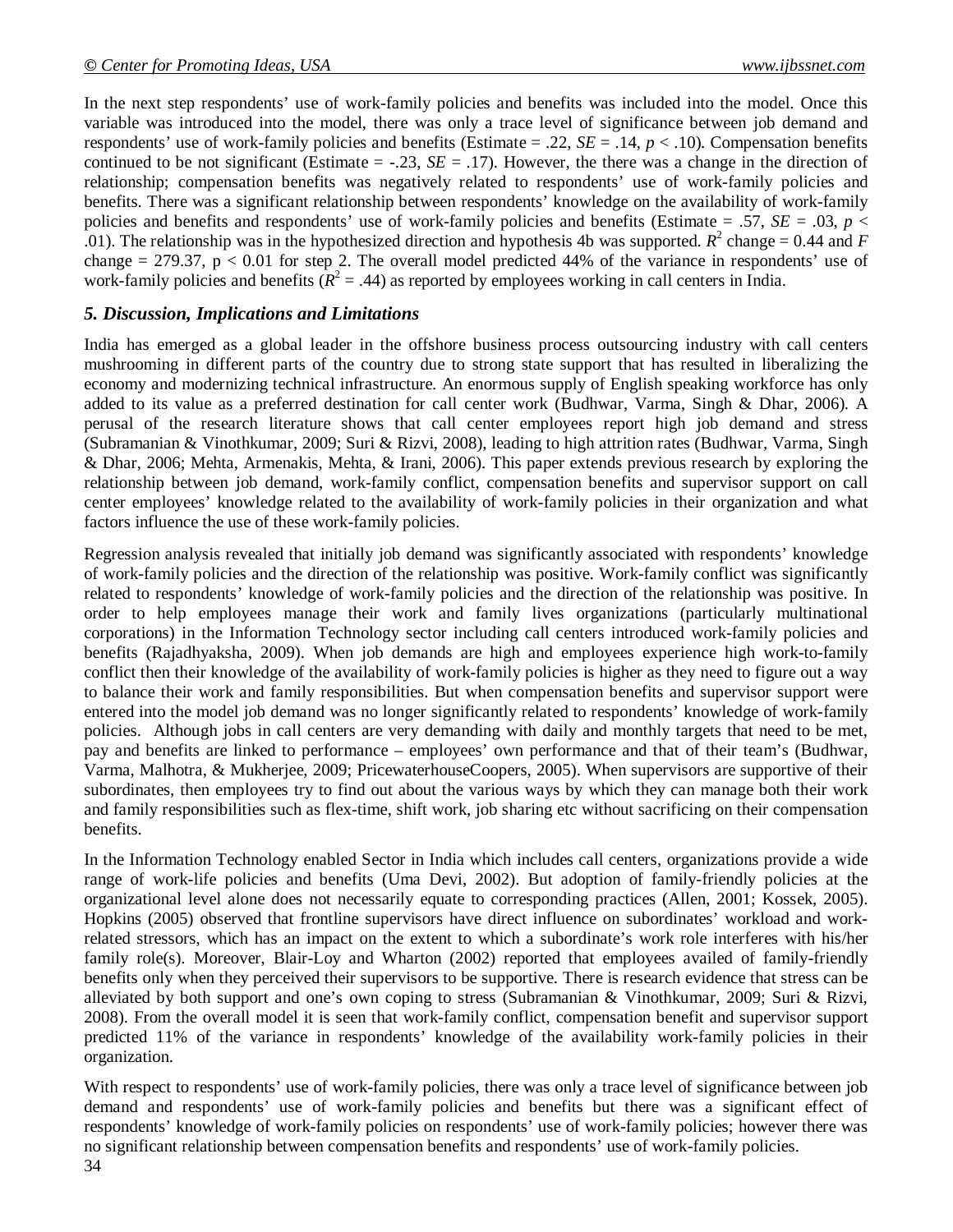Valk and Srinivasan (2011) reported similar findings in an exploratory qualitative study of 13 women software professionals in India. Their findings indicate that the respondents were able to balance their work and family responsibilities because of the formal (through HR policies and programs such as maternity benefits, paid leave for personal/sick leave, telecommuting, flex-time, etc) that were available to them at the workplace. From the overall model it is seen that job demand and respondents' knowledge of the availability of work-family policies predicted 44% of the variance in respondents' use of work-family policies in their organization. This paper extends our understanding of the situation of employees working in call centers in India as most research in this area till date has focused on the negative spillover and stress experienced by employees working in call centers in India (Subramanian & Vinothkumar, 2009; Suri & Rizvi, 2008), leading to high attrition rates (Budhwar, Varma, Singh & Dhar, 2006; Mehta, Armenakis, Mehta, & Irani, 2006).

As for limitations, the focus of this study was respondents' knowledge and use of work-family policies among call center employees in India. Most organizations provide family-friendly benefits as a means to reduce work-tofamily conflict and reduce psychological stress in their employees that results from the constant juggling of work and family responsibilities. Future research needs to look at the impact of the availability and use of work-family policies on physical and psychological health outcomes for the individual and whether these are linked to turnover intentions. Majority of the respondents in this study were male and single. Future studies need to include more women and married people, particularly parents in the study. This survey used a cross-sectional research design; consequently causal statements cannot be made. Data was collected from single informants, namely, employees working in call centers. Data from multiple informants such as co-workers and supervisors will enrich the data quality in future studies. Also, surveys need to be complemented with other methods such as daily dairy method. Future studies also need to take into account the locale of the study such as urban or semi-urban as this will have an impact on the infrastructure and supports available in the community.

# *References*

- Allen, T. D. 2001. Family supportive work environments: The role of organizational perceptions, *Journal of Vocational Behavior 58*: 414-435.
- Allen**,** T. D.; Russell, J. E. A.; Poteet. M. L.; Dobbins, G. H**.** 1999**.** Learning and development factors related to perceptions of job content and hierarchical plateauing, *Journal of Organizational Behavior, 20*: 1113- 1137.
- Blair-Loy, M.; Wharton. A. S. 2002. Employees' use of work-family policies and the workplace social context, *Social Forces,* 80: 813-46.
- Budhwar, P. S.; Varma, A.; Malhotra, N.; Mukherjee, A. 2009. Insights into the Indian call center industry: Can internal marketing help tackle high employee turnover? *Journal of Services Marketing 23*(5): 351-362.
- Budhwar, P. S.; Varma, A.; Singh, V.; Dhar, R. 2006. HRM systems of Indian call centers: An exploratory study, *International Journal of Human Resources Management, 17*(5): 881-897.
- Carless, S. A.; Wintle, J. 2007. Applicant attraction: The role of recruiter function, work-life balance policies and career salience, *International Journal of Selection and Assessment, 15*(4): 394-404.
- Colton, C. L. 2004. The role of informal organizational work-family support in the use of formal work-family supports and associated outcomes. Unpublished Dissertation. Portland, OR: Portland State University.
- Department of Women and Child Development, Government of India. 2007. *A Handbook of Statistical Indicators on Indian Women*. Retrieved from http://wcd.nic.in/
- DiMaggio, P. J.; Powell, W. P. 1991. The iron cage revisited: Institutional isomorphism and collective rationality in organizational fields. *American Sociological Review, 48*: 147-160.
- Dreher, G. F. 2003. Breaking the glass ceiling: The effects of sex ratios and work-life programs on female leadership at the top, *Human Relations, 56*(5), 541-562.
- Family and Work Institute. 2002. *National Study of the Changing Workforce*. New York.
- Fenwick, R.; Olson, J. 1986. Support for worker participation: Attitudes among union and non-union workers, *American Sociological Review 51*: 505-522.
- Glass, J. L.; Estes, S. B. 1997. The family response workplace. *Annual Review of Sociology, 23*: 289-313.
- Hair, J. F, Jr.; Black, W. C.; Babin, B. J.; Anderson, R.; Tathum, R. 2006. *Multivariate data analysis* (6<sup>th</sup> ed.). Upper saddle river, NJ: Prentice Hall.